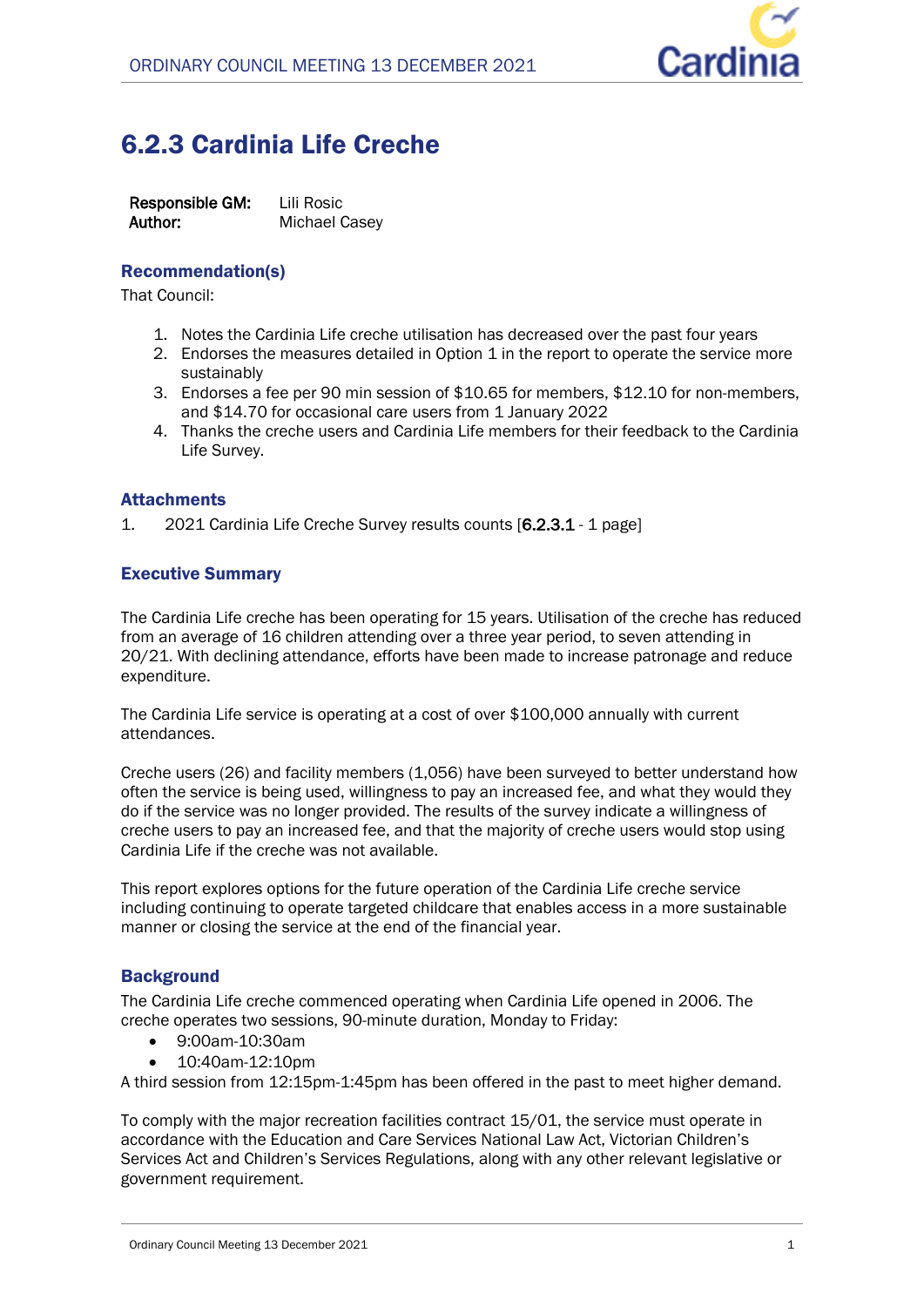

Staffing to child ratios include:

- 1 staff member to every four children under three years
- 1 staff member to every eleven children three years and over

With a capacity of 31 spaces and in line with the above ratios, the creche requires five staff: Three of the educators must have, or be actively working towards, an approved diploma level qualification (minimum requirement). Two of the educators must have, or be actively working towards, an approved certificate three level qualification (minimum requirement).

No child can be in care for more than 15 hours per week, and no more than nine school aged children can be in attendance on a particular day.

All educators (except for one) are diploma qualified and have been working with Aligned Leisure for in excess of three years. Educators are paid based on their level of qualification and their duration of service in line with the Children's Services Award.

Upon opening Cardinia Life, the creche was only available to members and casual users of the facility while they participated in activities at the facility. Occasional care, which allows parents to drop children at the service and leave Cardinia Life, was introduced later.

In 2016, with high demand (an average of 24 children per session) the following priority booking attendance criteria was introduced to manage bookings:

- 1. members using the facility
- 2. non-members using the facility
- 3. members leaving children at the facility but not to use the Centre's facilities
- 4. non-members leaving children for care but utilising the Centre's facilities

The first session was fully booked each day making it difficult for new members and casual facility users to access the creche, therefore occasional care was not provided as an option for the first session.

The creche space at Cardinia Life has been used to run group fitness classes outside of creche hours, however because of the staffing costs associated with set-up/pack-up requirements it is rarely used as a hire space.

Refer to table 1 below for utilisation rates since 2016.

#### **Table 1 Crèche attendance**

| <b>Financial Year</b> | Average attendance per session |
|-----------------------|--------------------------------|
| 16/17                 | 24                             |
| 17/18                 | 16                             |
| 18/19                 | 15                             |
| 19/20                 | 16                             |
| 20/21                 |                                |

Since reopening, attendance data for November:

- Week 1 average 4 children per session
- Week 2 average 9 children per session
- Week 3 average 10.5 children per session

Wherever possible, the staffing structure is adjusted and reduced with lower attendances to mitigate the cost of the service. For example, switching staff to 'on-call' shifts rather than rostered shifts. This has helped to reduce the cost of the service.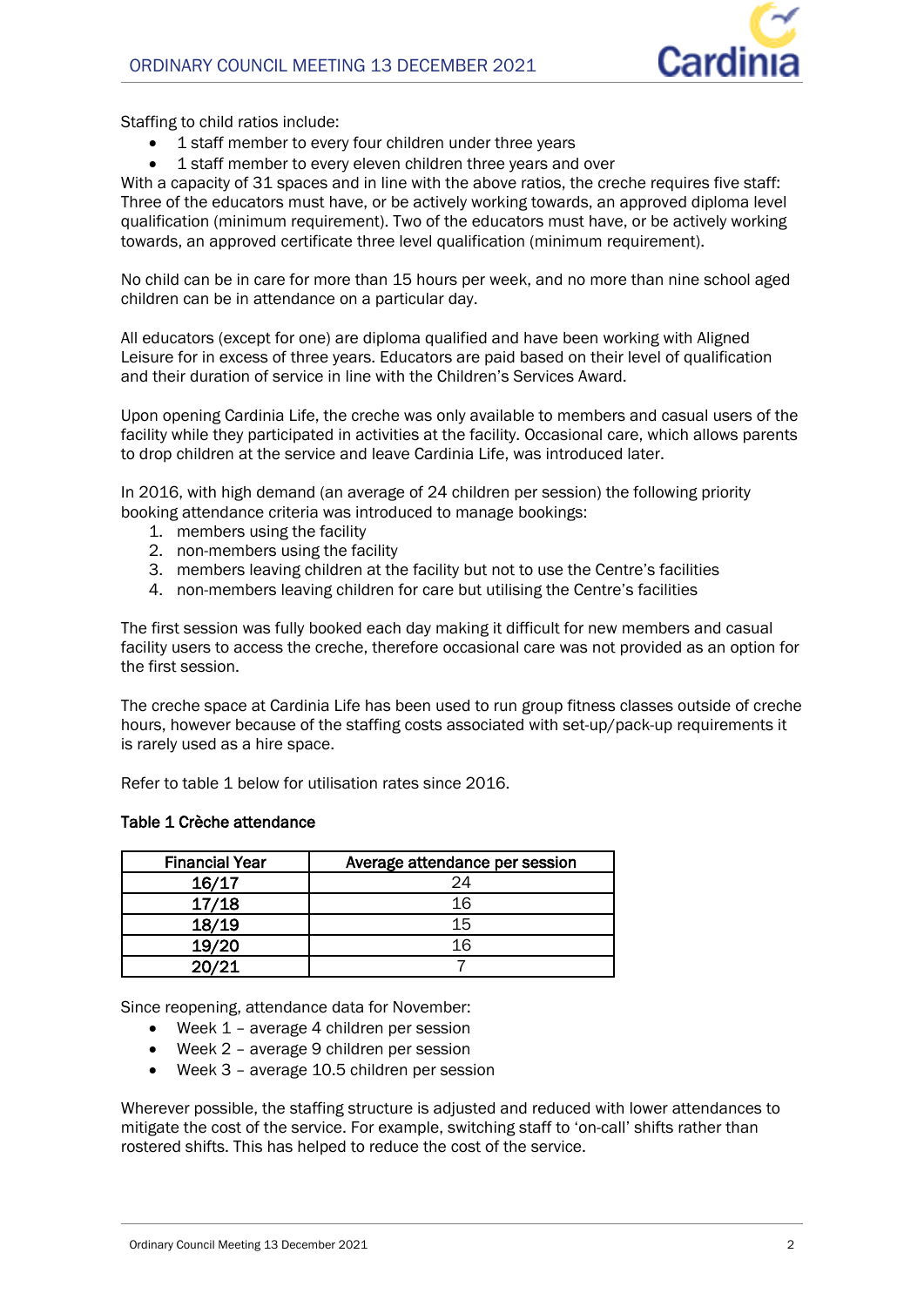

#### **Fees**

Current session fees for the Cardinia Life creche are as follows: Member \$7.60 Non-member \$8.65 Occasional care \$10.50

Fees have increased in line with CPI annually.

# **Key Issues**

Further to the presentations at the Council Briefing on 26 July & 9 August, the following has been undertaken and included within this report:

- Survey of creche users and Cardinia Life members, and analysis of the results. It was not possible to do this face-to-face because of the COVID-19 lockdown, instead the survey was emailed to users. Refer to attachment 1 for a summary of the results. A summary is provided later in this report.
- A summary of the consultation undertaken with other local childcare service providers on services operations, costs, and availability. The service providers included Beaconsfield Neighbourhood Centre, BestChance, and Windermere.
- Information about the principles of the childcare program at Cardinia Life, and other programs on offer within the facility to aid the development of children.
- Review of creche fees and comparison against local service providers. The cost for 1.5hrs for care at the time of writing the report was:

|         | o Cardinia Life current member fee (not eligible for subsidy) | \$7.60        |
|---------|---------------------------------------------------------------|---------------|
|         | $\circ$ Windermere pre subsidy fee                            | \$12.00-19.50 |
| $\circ$ | Beaconsfield Neighbourhood Centre                             | \$15.00       |
|         | BestChance pre subsidy fee                                    | \$15.60       |
|         | $\circ$ Services Australia cap                                | \$18.46       |
|         |                                                               |               |

The Cardinia Life creche service is more financially competitive than any other local service. This indicates that cost of the service is not likely to be a concern, rather that demand may be the issue impacting attendance numbers.

- The out-of-pocket cost for the family day care service varies for each user depending on the level of subsidy they receive from the Federal Government. There is no subsidy for the Cardinia Life creche service. The service can qualify to offer the subsidy, and more information is being sort to understand compliance requirements and resourcing.
- Collection of available data to review year on year costs and analyse attendance.
- Inclusion of further background information to show how the creche has operated.

#### **Survey Results**

A survey was sent to the 26 families currently using the creche service, and to 1,056 members of Cardinia Life. The unique link sent to participants was assigned to each email address, ensuring no one completed the survey twice. Therefore, none of the current creche users completed the Cardinia Life members survey.

A total of 1,082 users/Cardinia Life members were sent a creche survey with a unique URL link (to protect the integrity of the responses). Of those 1,082, 17 creche users responded, and 188 members responded, with only 39 members qualifying to use the creche.

Survey responses are provided in Table 2 below:

Table 2 Survey results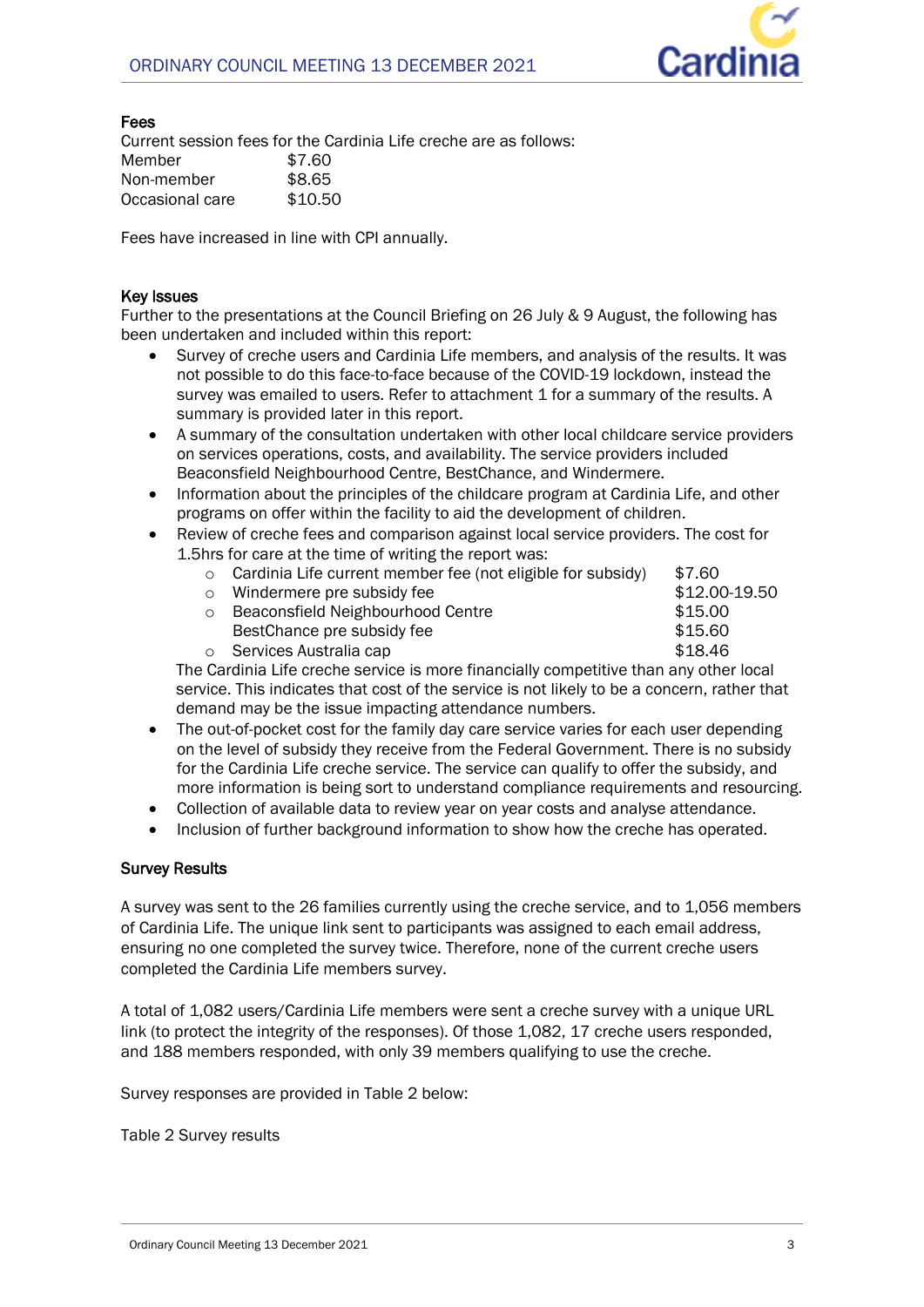

| Creche Users (26)                                                                                                                                                                                                                                    | Cardinia Life members (1,056)                                                                                                                                                                                                     |  |
|------------------------------------------------------------------------------------------------------------------------------------------------------------------------------------------------------------------------------------------------------|-----------------------------------------------------------------------------------------------------------------------------------------------------------------------------------------------------------------------------------|--|
| 17 responded (11 members)                                                                                                                                                                                                                            | 188 (39 qualified with children in the creche<br>age-range but do not use the creche service).                                                                                                                                    |  |
| Number of days usage per week is spread<br>evenly, with 2 respondents attending more than<br>4 days, 6 respondents attending 3 days, 5<br>respondents attending two days, and 4<br>respondents attending one day per week.                           | 26 respondents visit Cardinia Life between 2-4<br>times per week. 7 respondents indicated daily<br>visits.                                                                                                                        |  |
| 12 of the 17 respondents use occasional care,<br>with 5 respondents accessing it once per week.                                                                                                                                                      | When using Cardinia Life, 18 respondents leave<br>children with a friend/family member, 15<br>respondents take their children with them, 14<br>respondents visit Cardinia Life when their<br>children are in school/kindergarten. |  |
| If the creche was not available, 14 respondents<br>said they would stop attending Cardinia Life.                                                                                                                                                     |                                                                                                                                                                                                                                   |  |
| Creche users have indicated a willingness to<br>pay an increased fee.<br>Of the 11 responses to this question, 73% are<br>willing to pay \$9.15 per session, 45% willing to<br>pay \$9.90 per session, and 9% willing to pay<br>\$10.65 per session. | 27 member respondents indicated a<br>willingness to pay an additional 20% fee, 22<br>respondents an additional 30% fee, and 12 an<br>additional 40% fee.                                                                          |  |

12% of creche users and 3% of members were aware of other occasional or short-term care in Cardinia.

# **Major Recreation Facilities Contract with Aligned Leisure**

Council's Major Recreation Facilities Contract requires Aligned Leisure to operate the creche enabling access to gymnasium, health and fitness and sporting competitions by parents with childcare responsibilities. Whether the creche service continues or not is determined by Council and it is not determined by Aligned Leisure.

If Council were not to provide creche services, the additional contract cost is estimated to reduce by \$140,000 (\$100,000 in saving from removal of the service, and \$40,000 in additional income for hire of the space).

#### **Other childcare service providers**

Council officers explored alternate childcare options near to Cardinia Life Creche.

#### *Occasional Child Care in long day care setting*

Officers have contacted other services providers in Pakenham including those nearby to Cardinia Life. No other private childcare facilities offered shorter sessions in occasional care services (only long day care), with feedback that the uncertain nature of bookings and staffing requirements make it difficult.

Council ceased the provision of occasional care about eight years ago because it was not a viable service.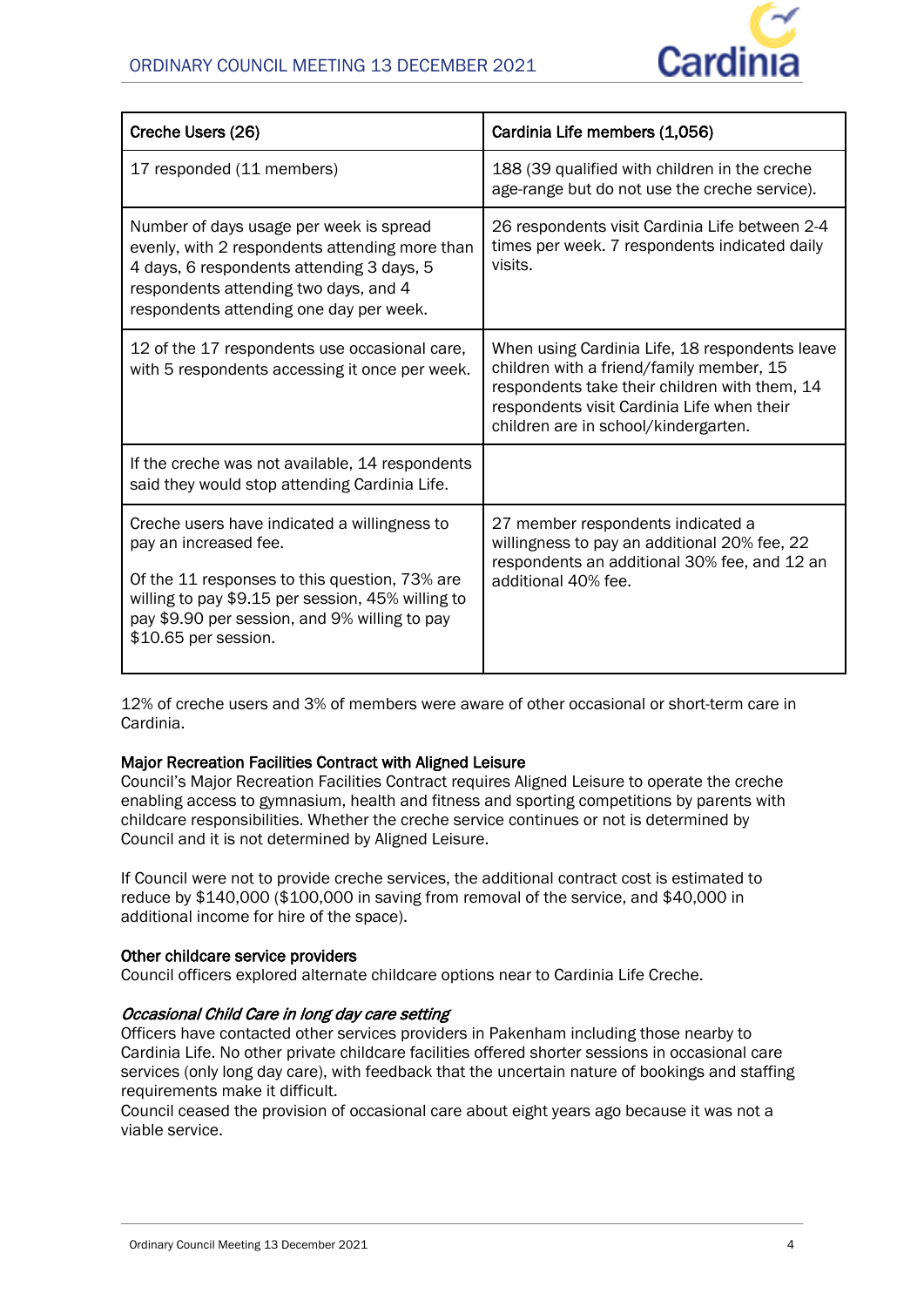

#### *Beaconsfield Neighbourhood Centre*

Occasional or short-term care is provided by the Beaconsfield Neighbourhood Centre two mornings a week (Thursdays and Fridays). Sessions are 4 & 5 hours in duration and cost \$40 & \$50 per session.

Children do not need to attend for the entire session (for example late drop-off and early pick up is permitted), however parents must still pay the full cost of the session. When operating at normal capacity (not through COVID lockdowns), this service is well utilised with no vacancies, and a waitlist in place.

# *Family Day Care*

Occasional or casual care is provided by Family Day Care operators within Cardinia Shire. Family Day Care is run in accordance with National Regulations. Family day care has an advantage that carers can drop off and collect children from kindergarten sessions. BestChance is one of the larger providers of family care in Cardinia, however they have announced that by the end of the year they will no longer be delivering family day care services. Windermere is the other large operator locally.

BestChance services are full. The cost for 90 minutes is \$15.60 (pre subsidy). A minimum stay of six hours is required for children not attending school, and two hours for school aged children.

Windermere family day care service costs range between \$12.00 - \$19.50 per 90 minutes (pre subsidy). Most services have a minimum 8-hour booking.

Council officers in the child and family services area have advised the Windermere service is very easy to use, they have an office located within Pakenham which parents and children can visit to discuss the service and register. Parents are entitled to the Federal Government childcare rebates for family day care according to their eligibility. This can make the cost of occasional or casual care through family day care very low and affordable.

If the Cardinia Life Creche was unavailable parents could choose to attend Windermere family day care services, however most providers have a minimum booking period and limited availability.

# **Children's Programming**

The children's program at Cardinia Life creche is designed to accommodate the variety of ages and abilities of all children in the service. It aims to assist children to become independent learners through quality care and educational programming. Educators work together to develop a fortnightly program that is reviewed and adapted daily to support the changing needs and interests of the children. Photographic reflections are displayed, and parental input is highly valued.

The techniques used to deal with children's behaviour aim to provide children with a positive atmosphere and to establish opportunities for recognising and reinforcing appropriate behaviour.

Other children's programs on offer at Cardinia Life (in addition to the creche services) that facilitate development include:

- Tiger cubs' sports: focus on fundamentals of movement including object control and loco-motor skills. Targets children aged 3-5 years.
- Ready Steady Go Kids: develop and enhance age-appropriate gross motor skills, coordinator, and correct posture whilst introducing children to a variety of sports in a structured, safe, inclusive, and non-competitive environment. Targets toddlers and preschoolers.
- NetSetGo & Aussie Hoops: focused on the development of netball/basketball skills in a fun and social environment. Targets children aged 5-10 years.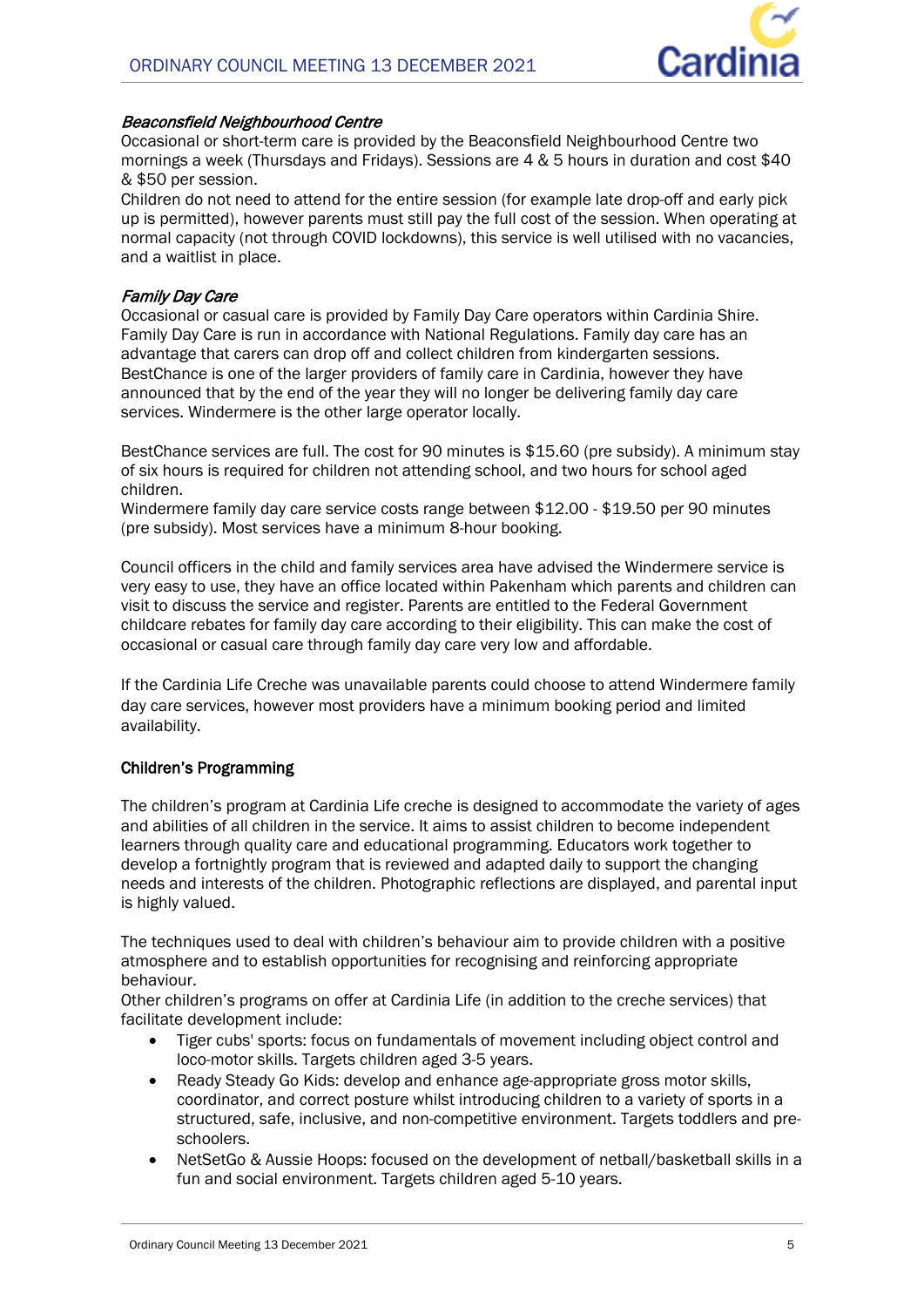

 Mini Maestros: fun, active and educational music classes to aid development and encourage creativity and imagination. Targets children aged 6months to 5 years.

# **Options for Councillors' consideration**

Council officers have considered the survey results, service demand, alternative childcare options, and benefits for members and explored the following options:

- 1. Continuing to operate Cardinia Life Creche more sustainably (recommended), or
- 2. Closing the service at the end of the financial year (refer to table below).

Refer to Table 3 below for further details.

#### **Option 1 - Continue to operate the service more sustainably (Recommended)**

Increase promotion of the creche service through maternal and child health services, kindergartens, Cardinia Life members and more broadly to encourage membership.

Further review the operation of the service, staffing to child ratios, and opportunities to reduce cost to Council as part of the proposed 3-year contract extension in June 2022.

Increase fees from 1 January 2022. Even with the fee increase, the sessional fees at the Cardinia Life Creche are more competitive than other service providers. Proposed sessional fees are \$10.65 for members, \$12.10 for non-members, \$14.70 for occasional care users.

Review the need for the creche as part of the consultation process for any future redevelopment.

#### **Advantages**

- Onsite creche service provides convenient access for parents
- Creates local jobs for childcare staff
- Facilitates participation in active sport, particularly for women who traditionally care for young children, which is important for health and wellbeing.

#### **Disadvantages**

- Council will most likely continue to subsidise the service due to low attendance. The average cost per visit (child) to breakeven is \$40.35. Council does not subsidise other forms of childcare.
- Opportunity cost the room could be used for other purposes and potentially hired out for a rental income of \$40,000 - \$50,000 per annum
- The cumulative cost to council of operating the creche service is approximately \$140,000 per annum.
- The annual net cost of the creche (based on the proposed increased fee and current attendance) is \$91,638 per year (reducing to approximately \$54,150 if an average of 15 children attend per session).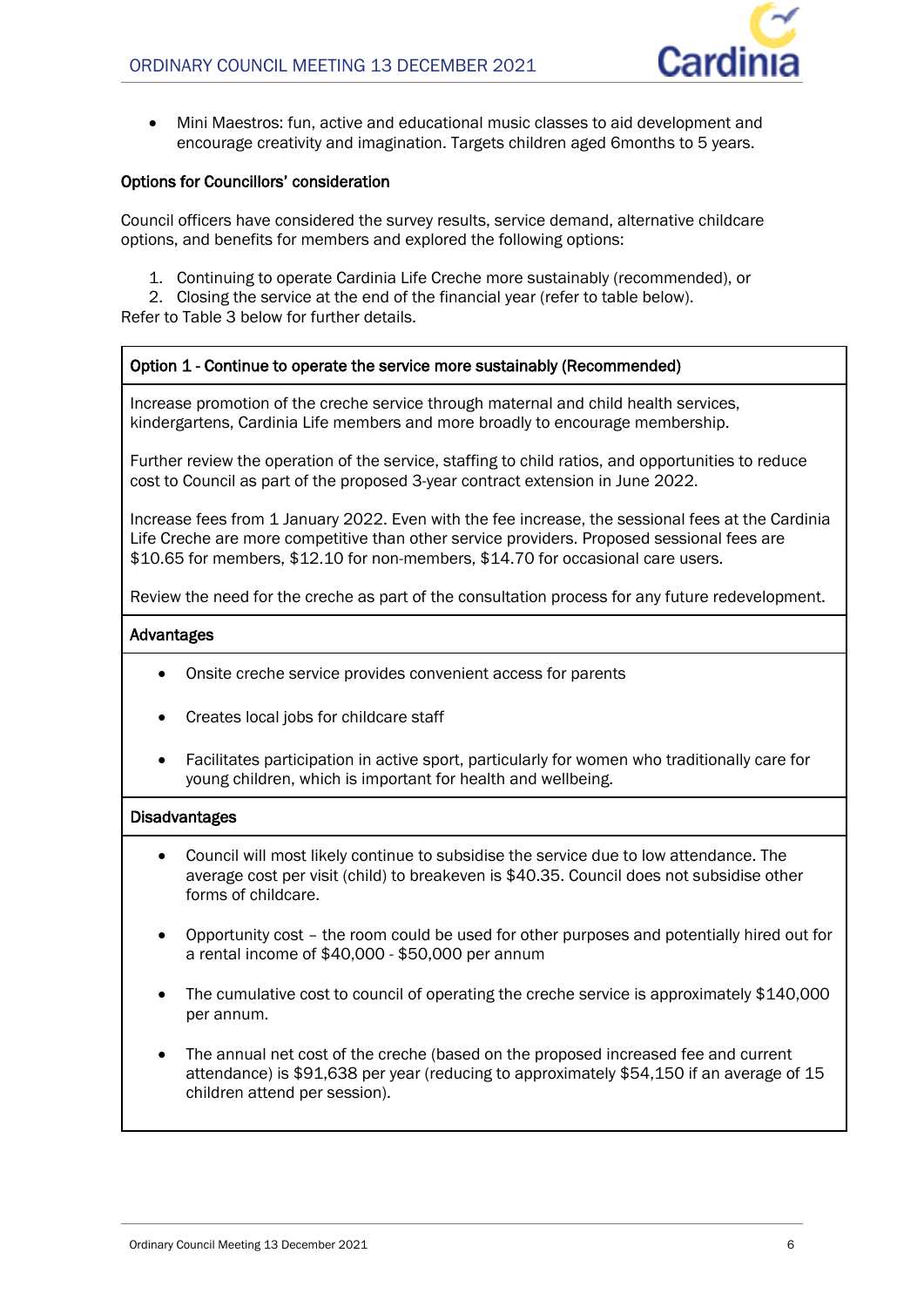

# **Option 2 Closing the service at the end of the financial year**

The service would be removed from the major recreation facilities contract from the commencement of July 2022.

Room hire is not available in Cardinia Life, use of the creche for room hire has the potential to target a wide variety of users, whilst cross promoting the other programs and services that Cardinia Life has to offer.

# **Advantages**

- Provides time for the small number of creche users to make other arrangements
- Clean transition into the new leisure contract for Aligned Leisure
- A saving of approximately \$100,000 from the creche operations and forecast additional income of \$40,000 -\$50,000 for room hire.

#### **Disadvantages**

- If the creche was not available, 14 survey respondents said they would stop attending Cardinia Life. This would equate to over \$10, 000 in membership fees annually.
- Alternative childcare options are very limited:
	- o Beaconsfield Neighbourhood House is more expensive at \$40-50 for 4-5hours and had a waiting list
	- o Family day care providers requires children to use the service from 6-8 hours per day
	- o Bestchance recently announced its closure

Other options considered:

- *Reducing the number of days offered per week* was not viable with the time/costs required for set-up and pack-up, and that a large amount of equipment remains in the room. This would be a barrier to room hire.
- *Closing the service immediately* was removed as an option, because it would leave families with no time to transition to another service

# Policy Implications

Nil.

# Relevance to Council Plan

#### **1.1 We empower our communities to be healthy, connected and resilient**

1.1.1 Plan for, and support the delivery of, accessible health and social services that address critical gaps in provision.

#### **5.1 We practise responsible leadership**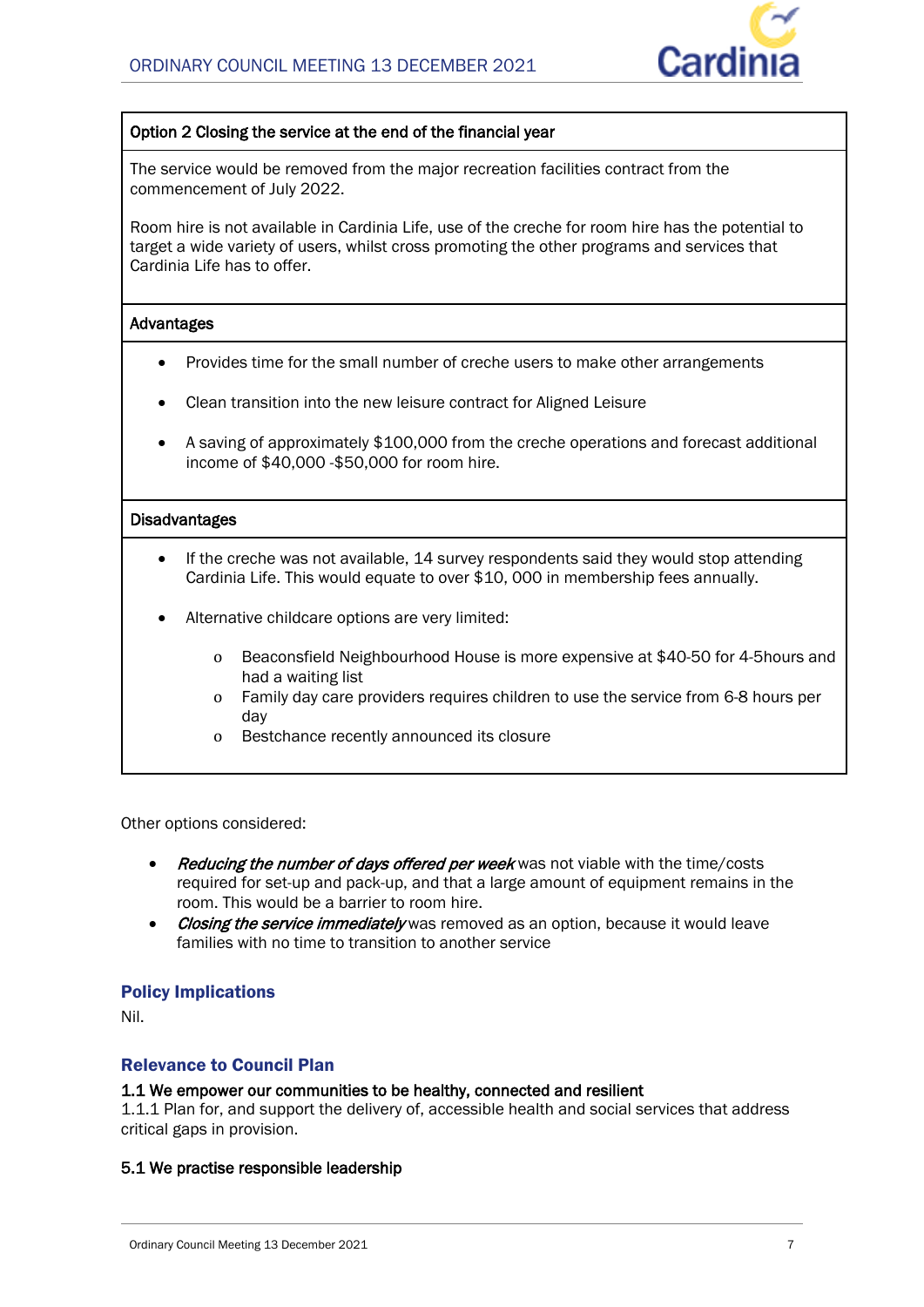

5.1.2 Manage our finances responsibly and leave a positive legacy for future generations. 5.1.4 Maximise value for our community through efficient service delivery, innovation, strategic partnerships and advocacy.

# Climate Emergency Consideration

Not applicable to this report.

# Consultation/Communication

Officers have benchmarked the service with other local governments, with a number experiencing similar attendance concerns at childcare services within leisure facilities. Some of these services have not reopened following lockdowns, others are being reviewed.

Industry consultants '@Leisure' prepared the Cardinia Life Feasibility Study and advised of a trend that childcare services are not being included in new leisure centre developments, primarily due to the operational costs of the service.

Surveys were developed and undertaken to capture feedback from current creche users and from the wider member base at Cardinia Life. 26 families currently using the creche, and 1,056 members of the facility were sent a unique URL and asked to complete the survey.

The survey asked existing creche users if they are willing to pay an increased fee for the service, whether they are members of Cardinia Life, if they use occasional care, if they use any other childcare services and what they would do if the Cardinia Life service was not available. The member survey seeks to understand whether members have used the creche, if they are aware of it/willing to use it, and if anything has stopped them from using it.

# Financial and Resource Implications

The service is operating at a net cost to Council of over \$100,000 annually with current attendance levels and fees charged. Additionally, it is forecast that the space could generate between \$40,000-\$50,000 annually in room hire if used for an alternative use. Therefore, the cumulative cost to council of operating the creche service is approximately \$140,000 per annum.

The cost of the creche service is an additional cost to the Council, which is included in the operating budget for Cardinia Life. There is no financial benefit to Aligned Leisure.

If members cancel their membership if the creche service is no longer provided, the membership fee income may be reduced. 14 survey respondents indicated they would cease their membership if the creche service was no longer offered.

With the rising financial impact of the pandemic on our leisure facilities contract, Council officers have continually been reviewing the contract in search of opportunities to reduce costs

The cost per child to breakeven is \$40.35, based on average attendance of 7 children per session.

Table 4 includes proposed fee increases to be introduced for each session attended from 1 January 2022: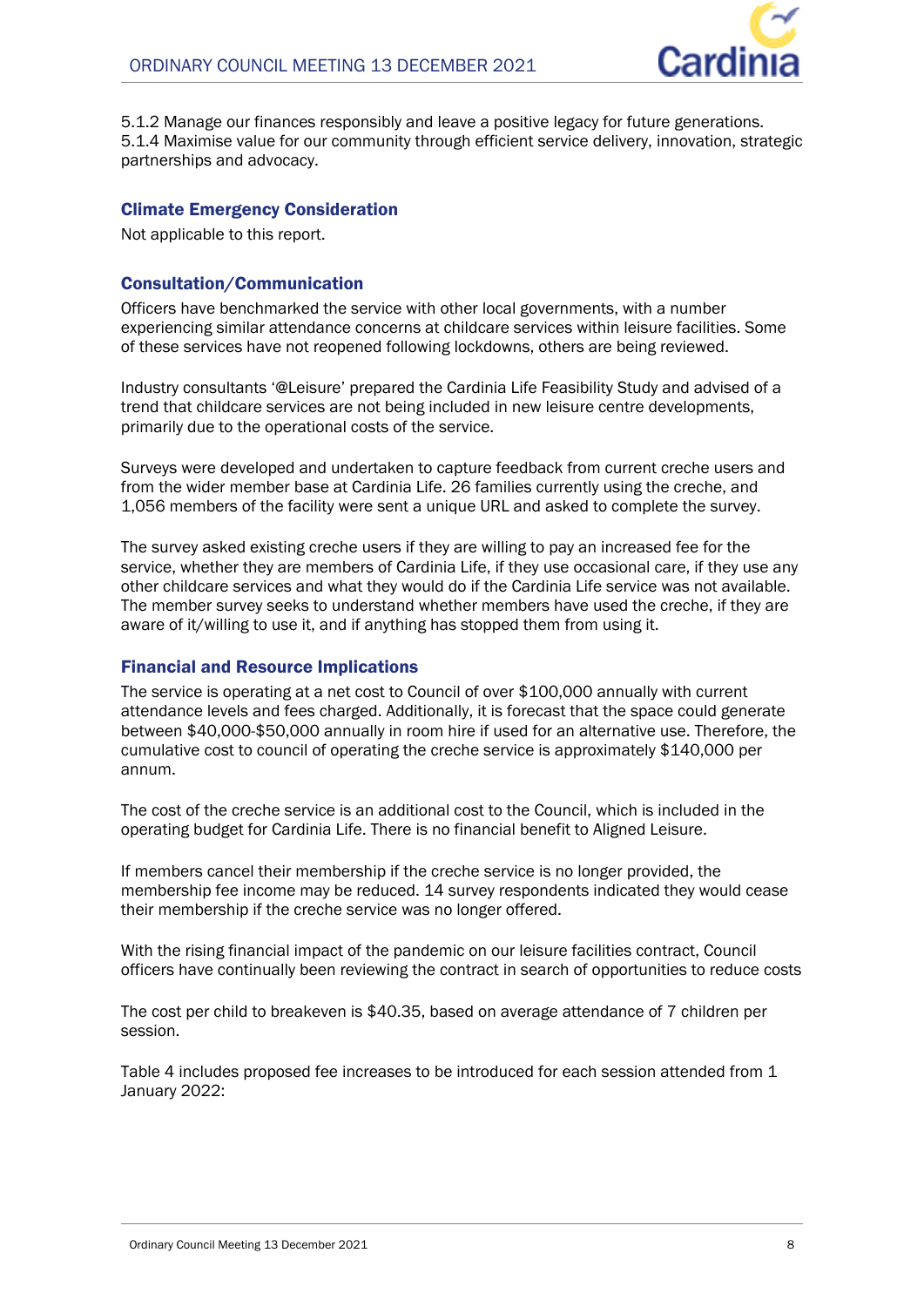

| Fee             | Current | Proposed |
|-----------------|---------|----------|
| Member          | \$7.60  | \$10.65  |
| Non-Member      | \$8.65  | \$12.10  |
| Occasional Care | \$10.50 | \$14.70  |

Based on attendance of seven children per session, the forecast annual increased income based on a small fee increase for creche is as follows:

- 20% fee increase from \$7.60/session to \$9.15/session \$4,774
- 30% fee increase from \$7.60/session to \$9.90/session \$7,084
- 40% fee increase from \$7.60/session to \$10.65/session \$9,394

The annual projected net cost of the creche would be \$91,638 based on average attendance of 7 children per session, and the increased fee from \$7.60 to \$10.65 per session for members.

If average attendance was to increase to 15 children per session, the annual net cost would be \$54,150.

If average attendance increases to 15 children per session, based on the proposed fee increase, the cost per child to breakeven is \$18.83.

If more than 15 children attended a session, additional staffing is required dependent upon the ages of the children attending.

Due to the implementation of the Children's Services Law Reform, there will be increases in the cost to deliver the Cardinia Life Creche service from 1st January 2022. The detail of these cost increases is still being determined.

If council resolves to retain the crèche service and increase the membership fees as part of that, the membership fees could be increased from January 2022 as part of the Council resolution. Note this would be outside of the normal council budget preparation and consultation process.

#### **Conclusion**

The creche at Cardinia Life has been a valuable service for families in Cardinia. Attendance has declined to 7 children; however, the average has been 15 children over the past four years.

Officers have constantly reviewed opportunities to realise savings within the leisure contract following the financial impact of COVID-19. Combined savings if creche was closed, fees are increased, and forecast income from the hire of the space would reduce the cost by approximately \$100,000, with \$40,000-50,000 revenue generated if the venue was hired.

Of other service providers, bestChance is withdrawing from family day care and the Beaconsfield Neighbourhood House does not have any vacancies. Windermere service providers operate within Pakenham but indicate that many carers require minimum attendance of 8 hours booking.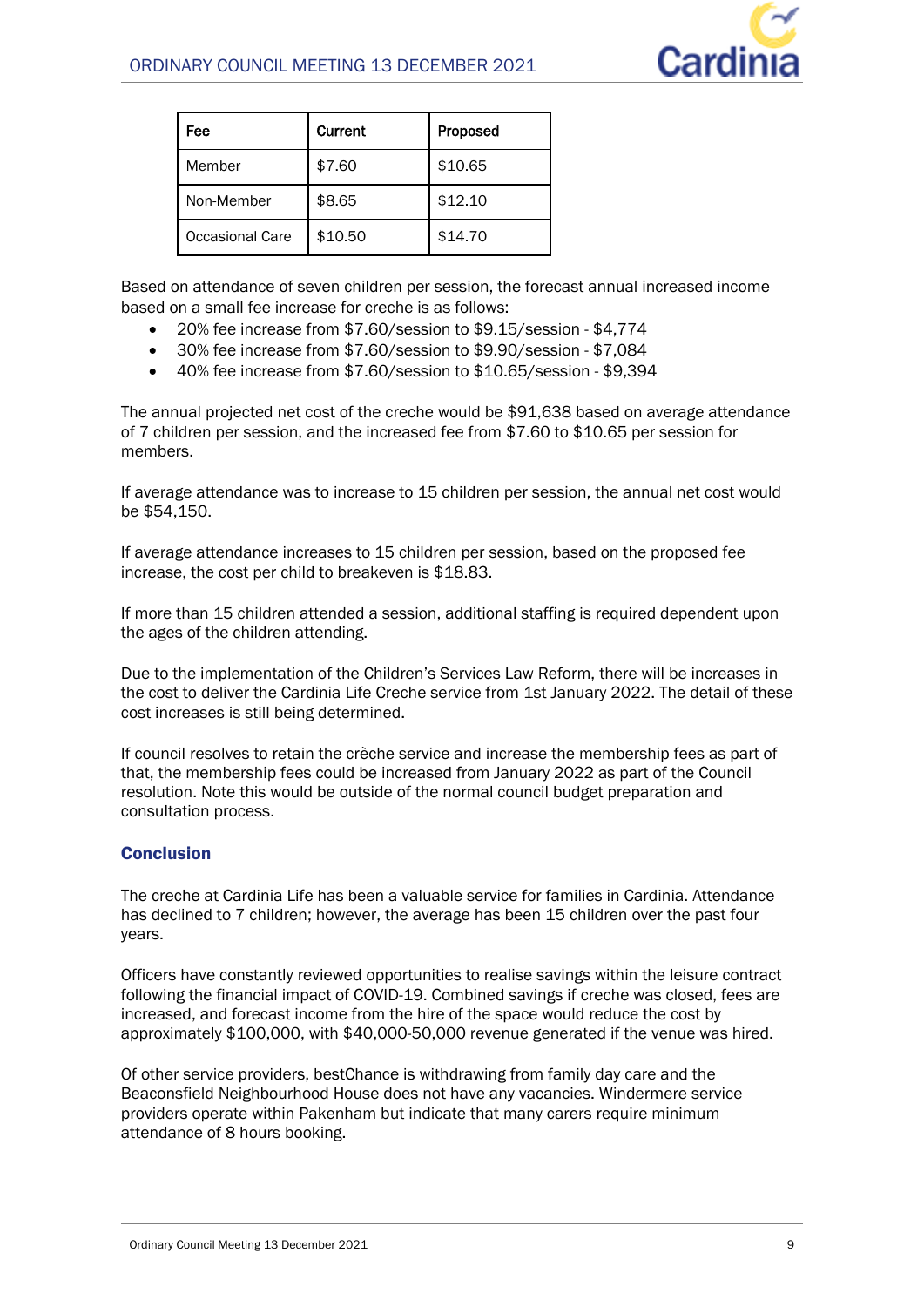

A survey of 26 creche past users and 1,056 creche members was undertaken. 17 creche users and 188 current members responded, of which 39 had children in the age range of the creche service. Results from the user and member survey indicate a willingness to pay a small increase fee to use the service.

Two options have been presented in this report for Councillors' consideration. Option 1 which is preferred is to continue to provide the Cardinia Life creche service. This will require a Council subsidy which is not offered to other children using other forms of childcare. The annual projected cost is \$100,000 based on an average of 7 children per session, and the cost per child to breakeven with the same attendance rate is \$40.53.

To offset costs a small fee increase is proposed, and Council officers will promote the service more widely. A further review will be undertaken in June 2022.